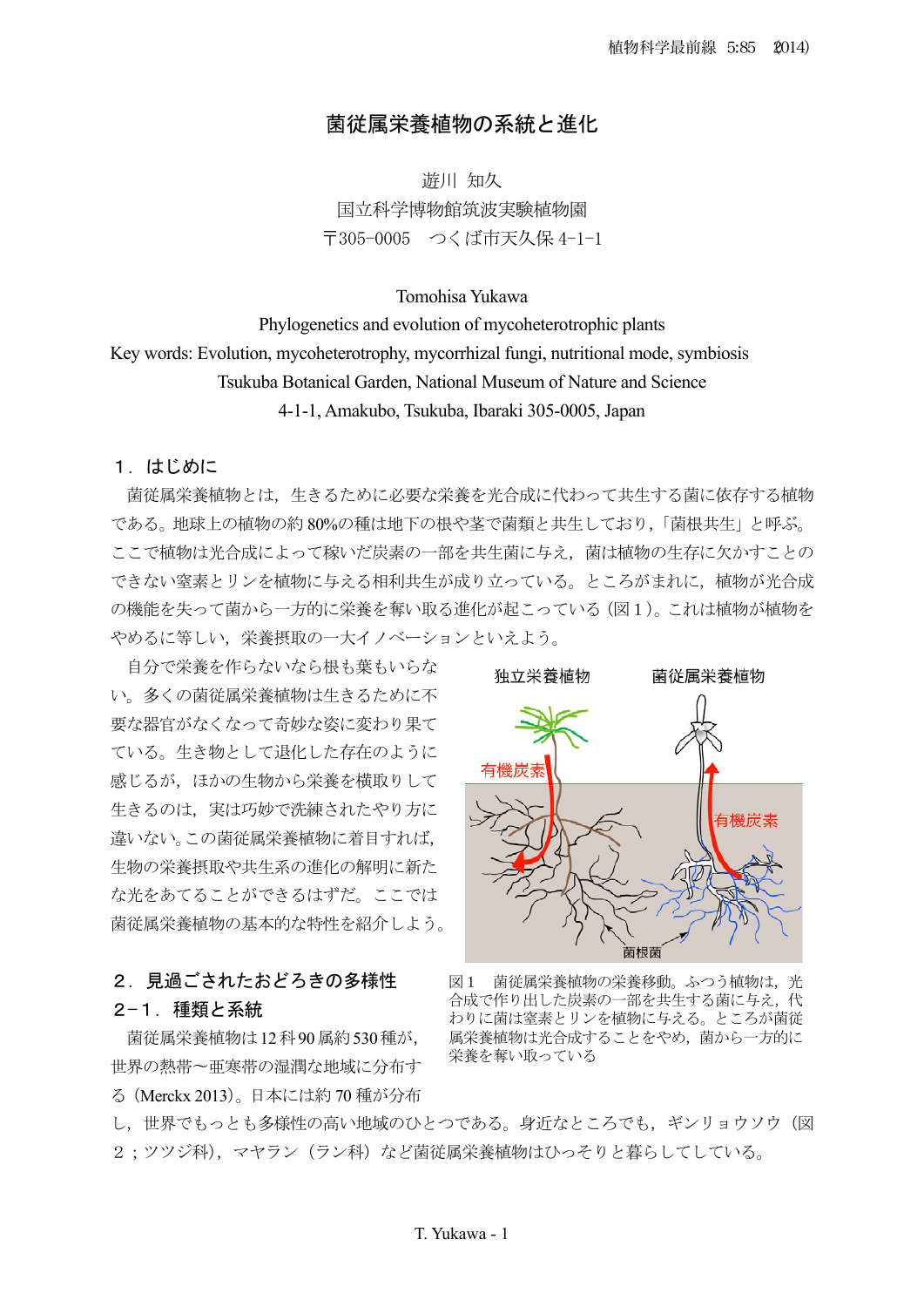陸上植物の大系統のレベルでみると、菌従属栄養植物は, 苔植物門, ヒカゲノカズラ綱 (小葉類), シダ (大葉シダ) 綱, 球果植物綱、被子植物綱に出現した。大部分の種は被子植物 綱に含まれる (図3)。系統樹をよりどころに菌従属栄養性の 出現したポイントを推定すると、約50回の進化があったと推 定できる。菌従属栄養性がこれだけの回数くりかえし進化し たということは、この性質を獲得することは途方もなく低い 確率ではないことを示している。また研究材料としてみれば、 独立栄養性から菌従属栄養性の進化を検証する系がたくさん あるわけで、比較するうえでたいへん都合がよい。



# 2-2. まだまだみつかる新種

世界の菌従属栄養植物の種数は、この20年間で急増した。 日本でも次々と新種、新記録が報告されている。たとえばラ ン科のタンザワサカネラン。神奈川県の丹沢山系で発見され 2008年に発表された (Yagame et al. 2008; 図4)。首都圏のハ

図2 ギンリョウソウ。里山でよ く見かける菌従属栄養植物。全体 に半透明の白色で光合成すること ができない。ベニタケ科の菌から 栄養をもらっていることが分かっ ている (写真 木下晃彦)

イキングコースでもあり,明治以来多くの植物研究者が調査した土地に,新種が見逃され眠ってい たのである。海外に目を向けると属レベルで新奇なものもいろいろ発見されている。たとえば雄



図3 菌従属栄養植物の出現する系統。ただし、球果植物網に属するパラシタクスス・ウスタ Parasitaxus usta (マキ科) の菌従属栄養性についてはさらに研究が必要とされる。陸上植物の分子系統樹 (Soltis et al. 2011 にもとづく)をリファレンスとした(『新しい植物分類学I(講談社)』p.8 の図を改変)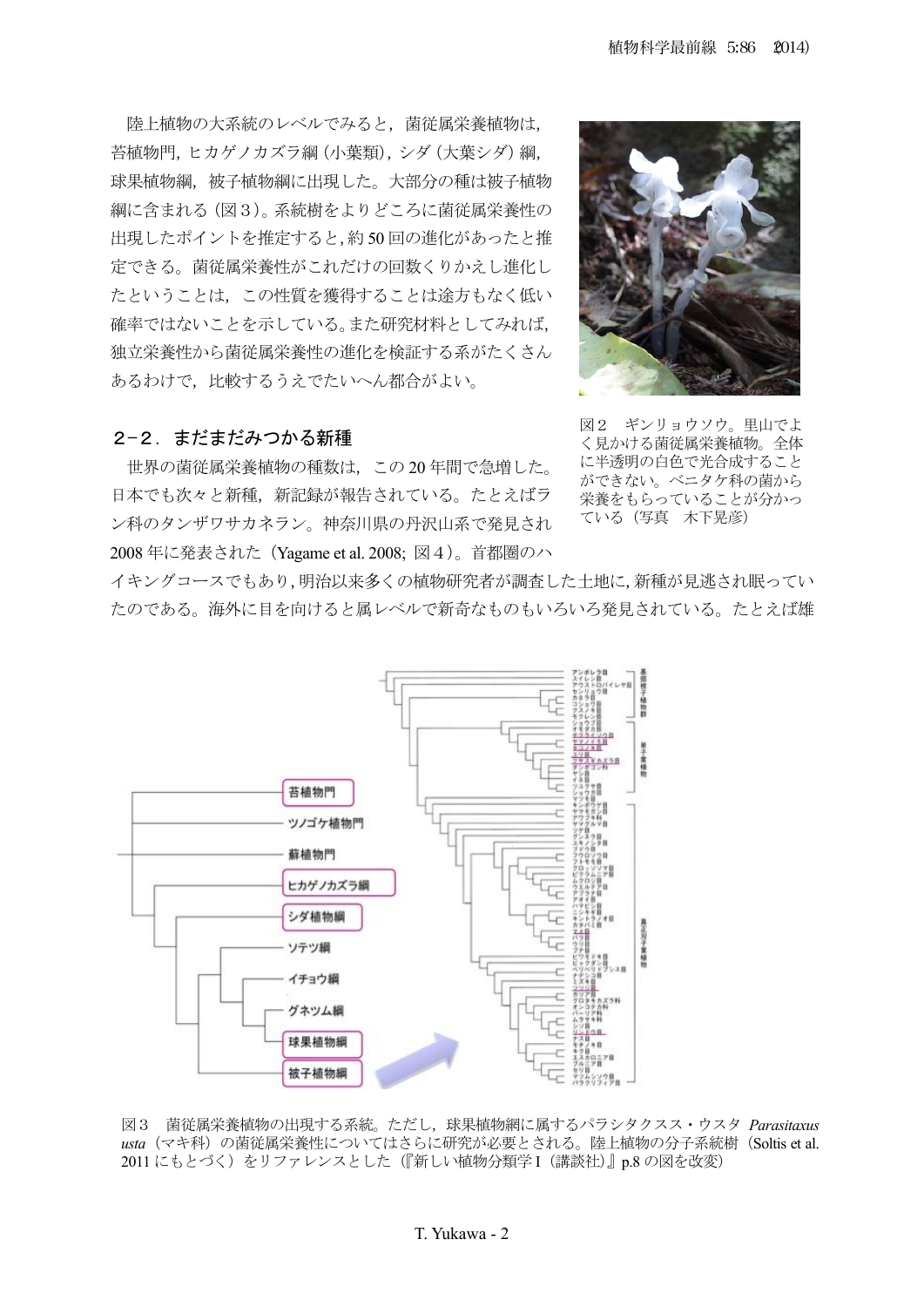蕊と雌蕊の配置が逆転した「掟破り」の植物、ホンゴウソウ 科のレカンドニア (Lecandonia) は好例だ。

なぜ多くの種が見逃されてきたのか?菌従属栄養植物は開 花•結実期しか地上部に出ていないことが最大の理由だろう。 つまり発見のチャンスがきわめて限られているのだ。たとえ ばラン科のタシロランは1年のうち地上部にせいぜい3週間 ほどしか姿を現さない。これからも奇妙な菌従属栄養植物が まだまだ発見されるだろう。

## 2-3. いまだ謎めく類縁関係

菌従属栄養植物の研究でまずぶつかる難問は、系統がはっ きりしないことだった。菌従属栄養性へ進化するとさまざま な形質がドラスティックに変化するため、いったいどの植物と 縁が近いのか分からなくなる。分類に困ったので、菌従属栄養 植物の属や科がたくさん作られた。ところが21世紀に入って多 くの植物のゲノムの塩基配列情報が蓄積するとともに、菌従属 栄養植物の予想されなかった類縁が次々と明らかになってきた。



図4 タンザワサカネラン 神奈川県の丹沢山系で発見 され 2008 年に発表された。 梅雨時の短期間だけ地上に 現れるので、これまで見逃さ れていたのだろう (写真 谷 亀高広)

めざましい例として独立栄養性のオゼソウ属 (図5) と菌従属栄養性のサクライソウ属 (図6) の姉妹関係の発見をあげておこう (Fuse & Tamura 2000, Cameron et al. 2003;図7)。オゼソウ属は 日本固有のオゼソウ1種のみで、日本のユニークな生物地理を象徴する植物としてよく知られて きた。しかし、アジアにわずか3種が知られるサクライソウ属ともども、単子葉植物の中で類縁 のよく分からない植物として取り残されていた。



図5 オゼソウ。これまで類縁が謎だ ○た日本固有の植物。菌従属栄養性の サクライソウ属ともっとも縁が近いこ とが最近の研究で明らかになった



図6 サクライソウ。国内では中部地 方と奄美大島の限られた場所にしか分 布しない珍しい菌従属栄養植物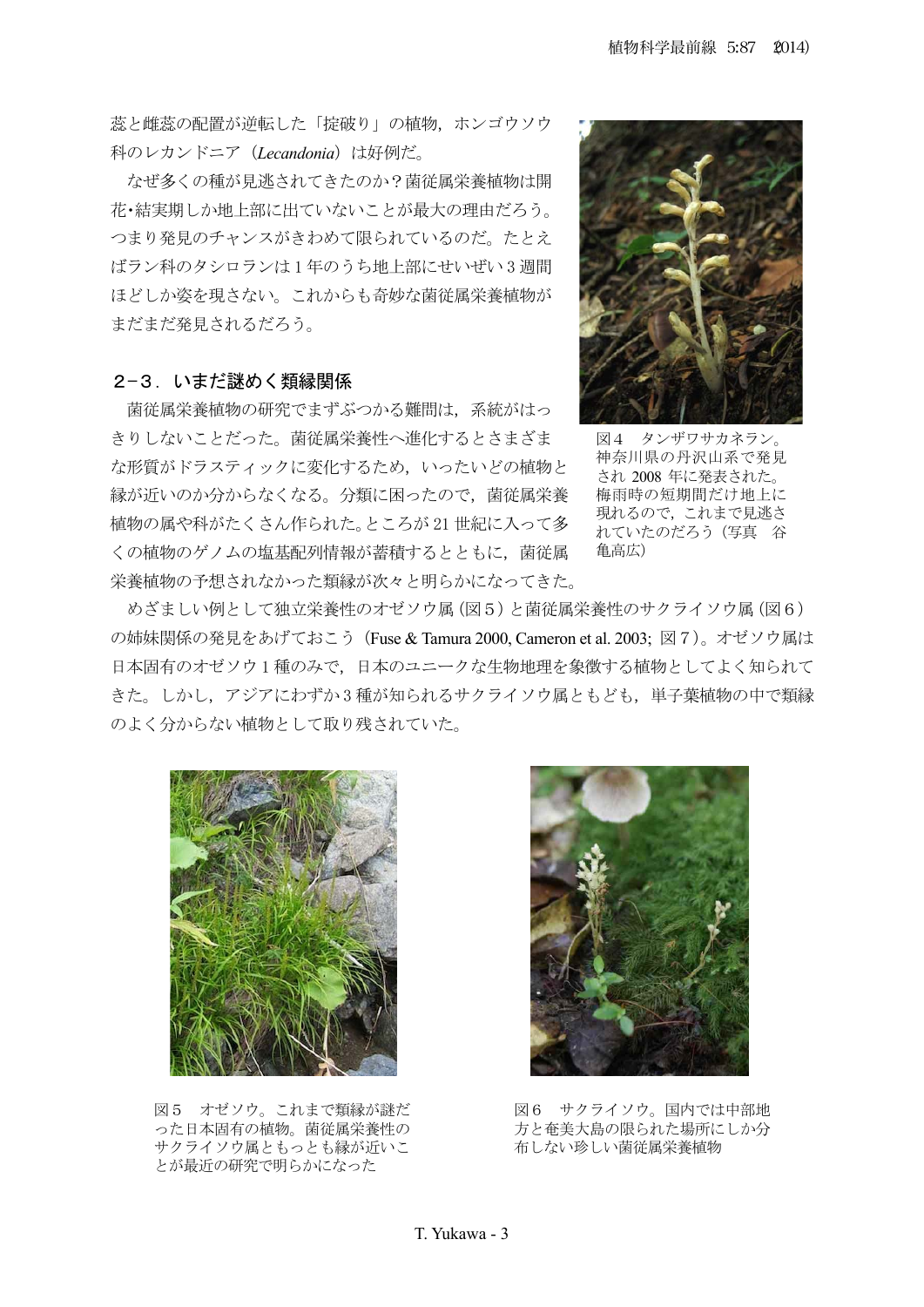いくつかの遺伝子領域を使って単子葉植物の 進化を探る研究で両者のデータを加えると、驚 くべきことにもっとも縁の近いものどうしにな ることが分かり、いまではサクライソウ科とい うひとつの科にまとめられている。こうして独 立栄養植物と菌従属栄養植物のペアがはっきり すれば、独立栄養性から菌従属栄養性に変化す るプロセスでどんな進化が起こったか検証する ことができるようになる (Yamato et al. in press)。

とはいえ、いくつかの菌従属栄養植物ではゲ ノムの塩基置換速度が大きく上昇するため、い まだに確からしい系統関係を描くことができな い。菌従属栄養植物の系統の全貌はまだつかめ ていないのが現状だ。



図7 単子葉植物の中でのオゼソウ属とサクラ イソウ属の位置(Cameron et al. 2003 を改変)。遺 伝子の情報を使って解析するまで、両者が姉妹関 係にあることにだれも気づかなかった

# 3. 「根も葉もない」進化への道のり

3-1. ひとっとびでない複雑な進化

菌従属栄養の種にもっとも縁の近い独立栄養種がはっきりしはじめたことで、独立栄養から菌 従属栄養への進化のプロセスで何が起こったかを高い精度で検証できるようになった。

独立栄養種のペアーを使って比較してみよう。菌に栄養を依存する進化の過程 で、普通葉の退化、根や地下茎の変化、種子の微細化といった形の変化にとどまらず、異時性の 発現のような発生に関わる変化、菌根共生系(第4章で詳述)や送粉共生系(第3章で詳述)な ど生態の変化、気孔の退化、葉緑素の喪失、色素体ゲノムの退化など生理に関わる変化といった さまざまな形質が進化してはじめて、植物は光合成せずに生育できることが分かりはじめた。つ まり「根も葉もない」進化は、少数の遺伝子の変化で起こるようなシンプルなものでない。

さらにいろいろな系統の菌従属栄養種を調べると,系統ごとに異なった形質状態の組み合わせ で菌従属栄養性が進化していることが分かる (図8)。菌従属栄養性の進化はひとつのモデルで説 明できないことも明らかだ。





図8 菌従属栄養植物の 体のつくりは種によって 大きく異なる。コンジキヤ ガラ (ラン科)の地下部 (左)。肥大した地下茎で 菌と共生し根をつくらな い。ホンゴウソウ(ホンゴ ウソウ科)の地下部(右)。 長く根をのばし根で菌と 共生する (写真 木下晃 彦)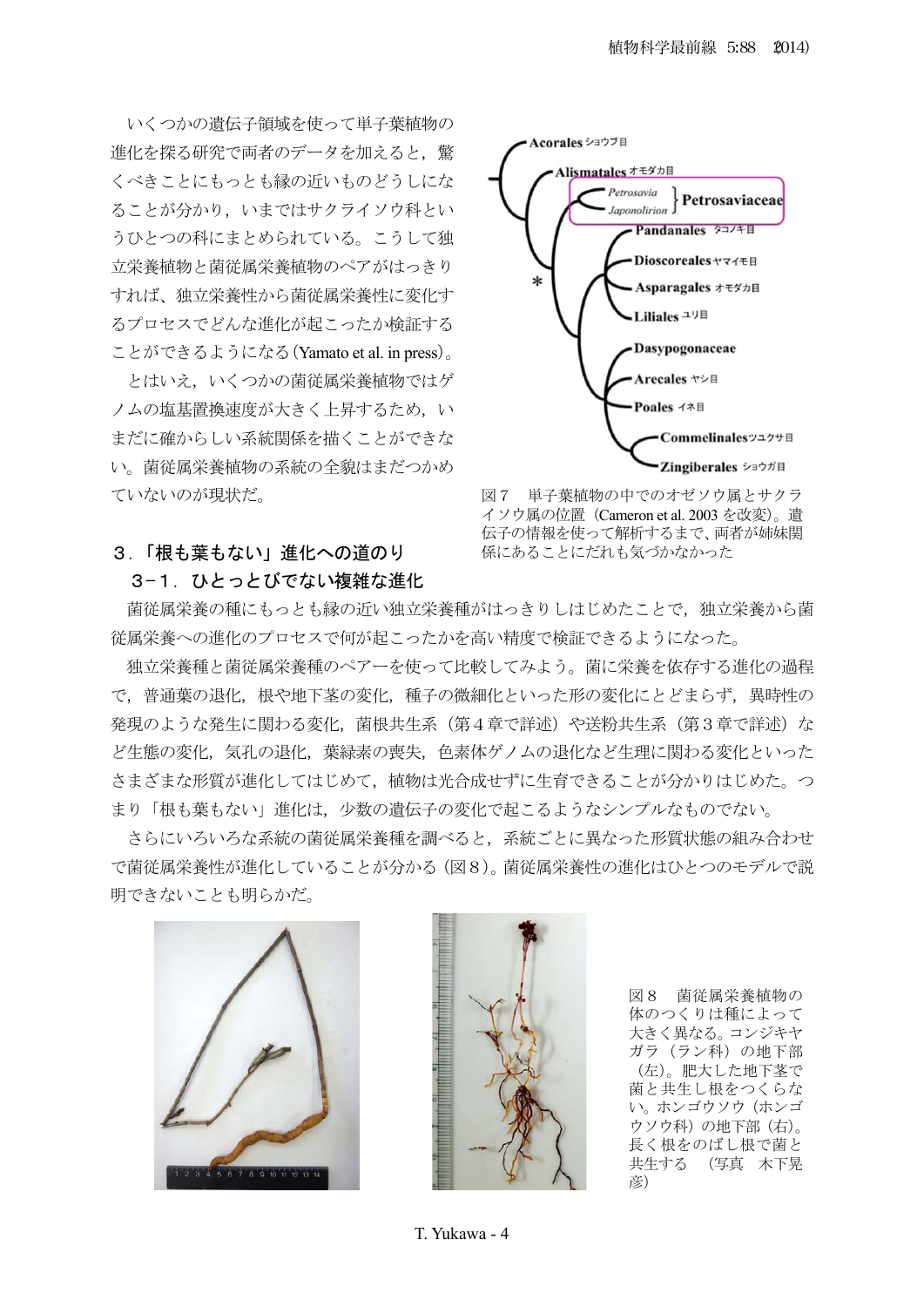#### 3-2. 進化の中間段階・部分的菌従属栄養

これまで植物の独立栄養から菌従属栄養への進化は、ワンステップの単純な事象として扱われ てきた。しかし「葉の退化」といったひとつの形質の進化ではなく、多数の独立した形質の進化 が菌従属栄養性の成立に必須であることがはっきりしたことからも,相当な時間をかけて進化的 「実験」をしながら完全な菌従属栄養性を手に入れたに違いない。こう考えて独立栄養から菌従 属栄養へ進化するプロセスをていねいに調べると、完全な菌従属栄養へ進化する準備段階と思わ れる状態が見え始めた。

たとえば菌従属栄養種の迩い独立栄養種の栄養摂取を調べると、みかけはふつうに光合成 をしているように見えるものの、菌からかなりの栄養をもらっていることが分かりはじめた。こ の優柔不断な栄養のとり方を「部分的菌従属栄養」という(図9)。独立栄養と菌従属栄養に由来 する炭素の体内での割合は種によって違うし、生活史の段階、生育環境によっても変わることが ラン科シュンラン属 (図10) やサカネラン連を使った研究などで分かり始めた (Motomura et al. 2010など;第5章で詳述)。



図9 部分的菌従属栄養のイメージ。植物体を構成する炭素の由来は光合成産物と菌に大別される。左端は 完全な独立栄養。右端は完全な菌従属栄養。2つの間にさまざまなレベルの部分的菌従属栄養が存在する

植物にとって独立栄養を完全に捨てる「カベ」は高いだ ろう。部分的菌従属栄養の段階でさまざまな形質進化のゆ らぎが許容されるプロセスが、菌従属栄養に適した形質状 態の組み合わせの獲得に重要なのではないだろうか。 とす れば、独立栄養から菌従属栄養へ一足飛びには進まず、独 立栄養⇒部分的菌従属栄養⇒菌従属栄養という道のりがよ り普遍的である可能性が高い。

### 3-3. 共生菌の多様性

言うまでもなく菌従属栄養植物が生きていくためには、 栄養を分けてくれる気前のよい菌のパートナーが必須だ。 これまで、きわめて限られたグループの菌が菌従属栄養植

物の共生者と見なされていたが、分子 同定法を利用したデータの蓄積で,担 子菌門, 子囊菌門, グロムス門にまた



図10 シュンラン。青々とした葉をたくさん着け正常な光合 成能を持つが、個体によっては体内の 60%程度の炭素は共生 する菌から奪っていることが分かった (写真 中山博史)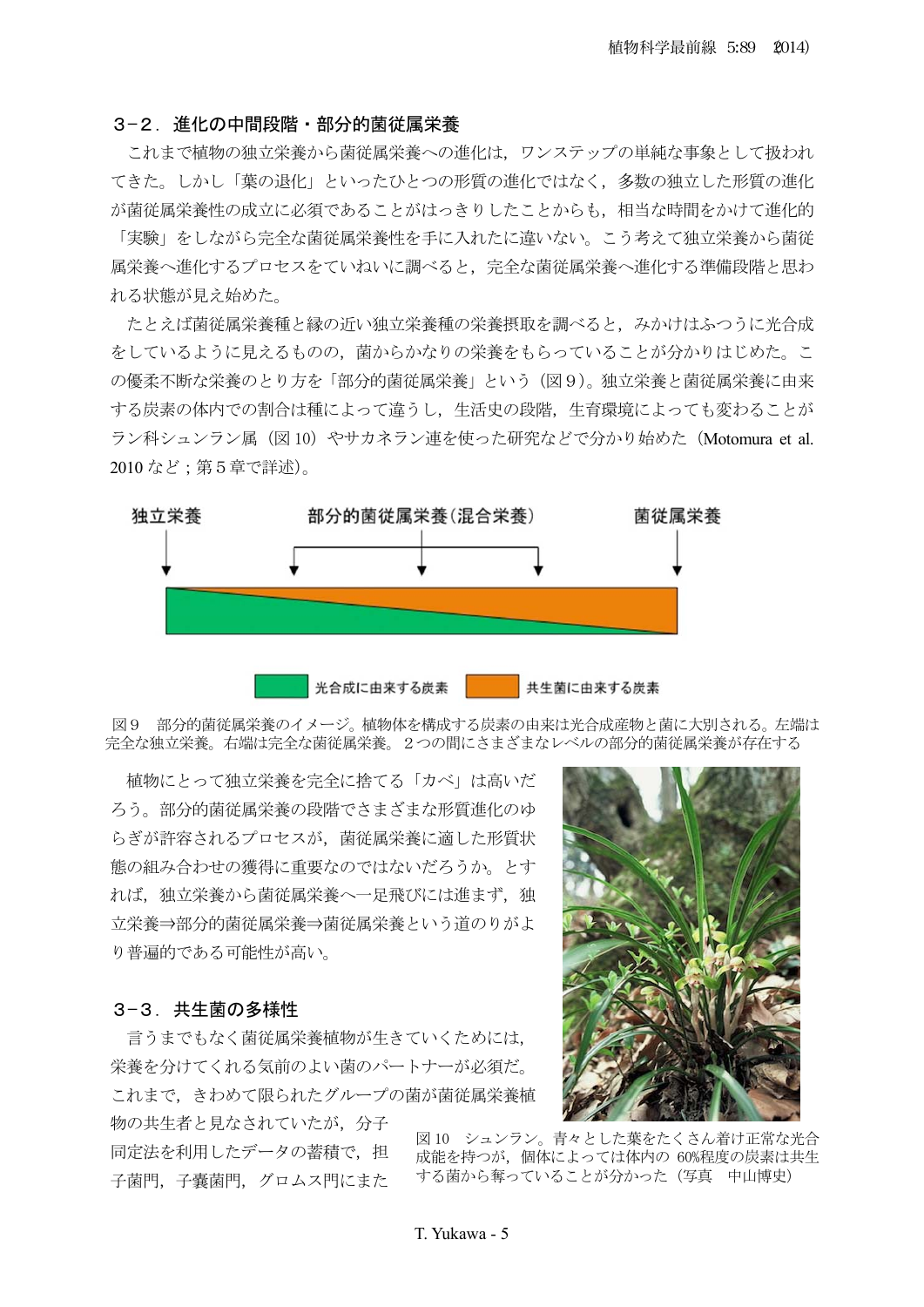がる広範な分類群の菌が共生することが分かっ てきた (第4章で詳述)。

おもしろいことに、菌従属栄養植物は独立栄 養植物よりずっと多様な菌類のグループと共生 関係を取り結んでいる。菌従属栄養植物の菌根 菌の中には独立栄養植物とはけっして共生しな いグループがしばしば現れる。たとえば凶悪な 植物病原菌となるナラタケ属 (図11:キシメジ 科)や落葉分解菌であるホウライタケ科などだ

(Ogura-Tsujita et al. 2009 など)。つまり独立栄 養植物は, 4億年の歴史をかけて築き上げてき た菌との共生関係に安住する保守的な存在で、



図 11 ナラタケの子実体。いくつかの菌従属栄 養植物は、ナラタケのように強い寄生性, 病原性 を持つ菌すら飼いならして共生する (写真 細矢 剛り

対する菌従属栄養植物はリスクを冒しつつ魅力的なパートナーを求めてさまようドンファンであ  $\delta$ .

## 4. みえてきた共生系の実体

主役の植物と菌の顔が見えてきたところで、次に両者の作り出す共生系に注目してみよう。 いまお話したように菌従属栄養植物は全体としてさまざまなグループの菌と共生するが、それ ぞれの種に着目すると、限られた種の菌だけと共生することがふつうだ。たとえば隣り合って2 種の菌従属栄養植物が生えていても、同じ菌と共生するわ

けではない (図12)。

もっとも縁の近い独立栄養植物と菌従属栄養植物のペア でそれぞれが共生する菌の多様性を比べると、菌従属栄養 植物の共生菌の多様性は格段に低くなる (Ogura-Tsujita et al. 2012; Yamato et al, in press)。菌従属栄養植物はパートナーの えり好みが激しいのだ。その理由として寄主と寄生者の双 方で進化の「軍拡競争」が起こっていることが考えられる が、まだ証明されていない。

共生する菌の種類が限定されれば、植物は特定の菌の種 類とうまくやっていくための適応が重要になるだろう。そ の苦労を髣髴させるのが、生活史のステージによって菌根 菌がシフトする現象である (第5章で詳述)。 たとえばオニ ノヤガラ (図 13) はナラタケと共生することで有名だが, これは生育が進んでからのことで、発芽から実生の初期で はクヌギタケ属の菌としか共生しないことが分かった (Xu & Guo 2000)。想像をたくましくすれば、最強の植物病原菌ナ ラタケは、ひ弱な実生のパートナーにはなりえず、落ち葉の 分解者クヌギタケに生育初期の養育をゆだねているようにみ



図 12 常緑広葉樹林の林床でと なりあって咲く2種の菌従属栄養 植物、シャクジョウソウ (ツツジ 科) とホンゴウソ (ホンゴウソ ウ科)。両者の菌根菌はまったく別 の種類である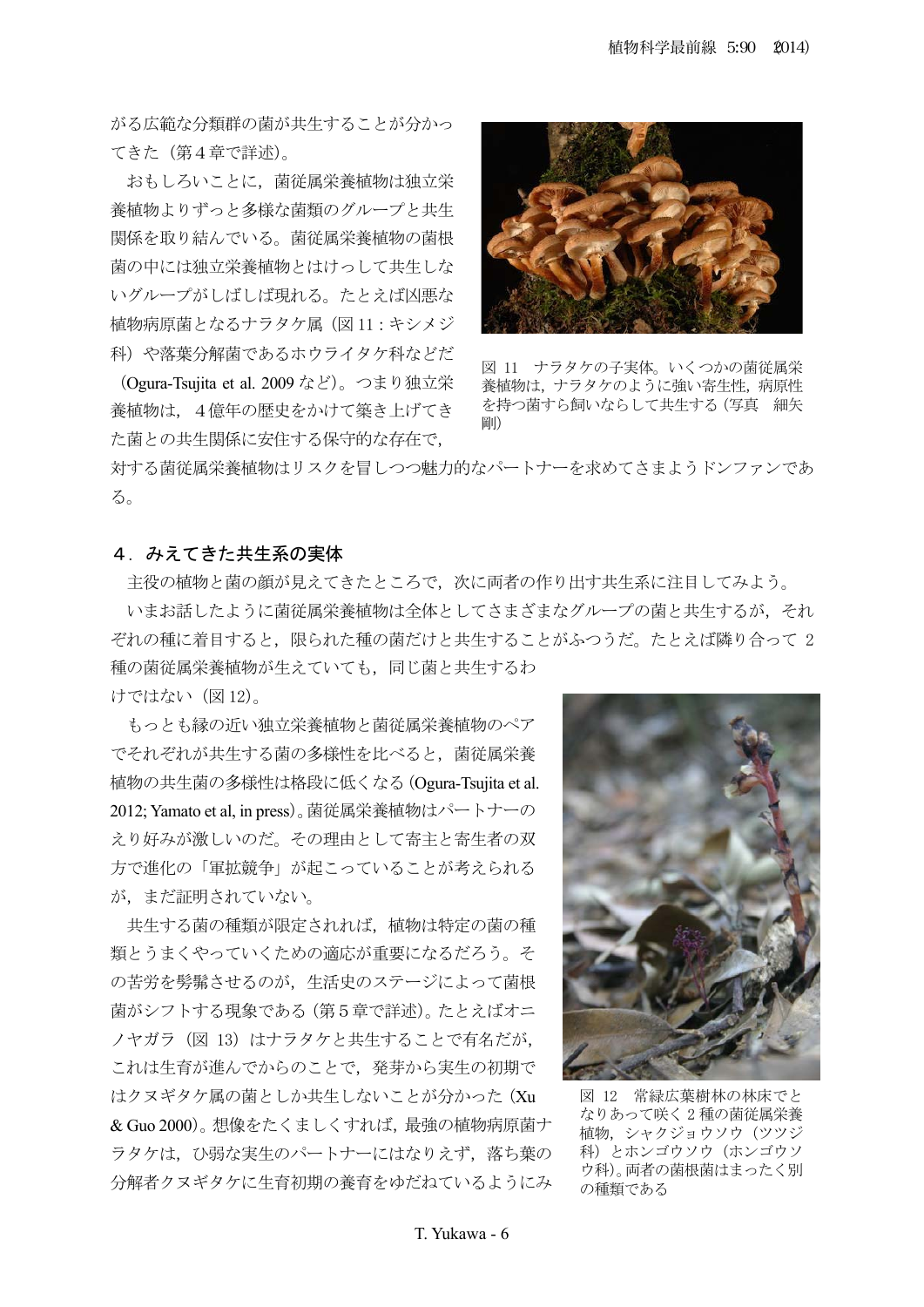

図13:オニノヤガラ。 高さ 1.5m にもなり、 菌従属栄養植物としてはずばぬけて大きい。 生活史の初期 はクヌギタケ属、後期はナラタケ属とパートナーを変える。ナラタケの巨大なバイオマスに支えられて、 オニノヤガラはのびのびと生育しているように見える (写真 木下晃彦)

える。いずれにせよ、懇ろにしていたパートナーが変わるのは「ワケあり」なのは確かだ。

では植物の独立栄養から菌従属栄養への進化という大きなタイムスケールで、菌根共生系はど う変わったのだろう。さきほど独立栄養⇒部分的菌従属栄養⇒菌従属栄養という進化のシナリオ を紹介したが、シュンラン属を使った研究でこれらのステージごとに共生する菌の種類の組み合 わせが変わることが分かった (Ogura-Tsujita et al. 2012)。部分的菌従属栄養の段階で新しく共生を 始めた菌の種族義の進化の引き金になっていることを示すデータだが、ここでも部 分的菌従属栄養を醸成する舞台になることを裏付けている(第6章で詳述)。

#### 5. これからの研究

ここまでお話しした内容は,菌従属栄養植物のほんの一部の系統から得られたものに過ぎない。 植物の菌従属栄養性准化の予想をはるかに超えた複雑な実体を明らかにするには、多くの系統を 使った網羅的な研究が不可欠だ。また菌従属栄養植物は菌根共生系にいのちを託すはかない存在 で、多くの種は絶滅のおそれがある。保全を進めるためにも、それぞれの種の生物学的な特性を 明らかにしなければならない。

DNA や安定同位体を使った解析手法の進展は,菌従属栄養植物の研究にブレイクスルーをもた らした。ところがまだ大きな問題が残されている。地下の動態だ。菌従属栄養植物のおもな生活 空間は、菌と共生する土の中にある。地上に出るのは開花・結実する数十日にすぎない。菌従属 栄養植物をよりよく知るには,この地中の「ブラックボックス」の部分の解明がカギだろう。

「ブラックボックス」を可視化するには、自生地播種の技法が有効である(辻田・遊川 2008)。



図14 自生地播種の手順。種子をナイロンメッシュなどに入れスライドフィルムの枠で固定する。土を くずさないようにスリットを作り、地中にうめる。適当な時期に掘り上げ観察する (写真左 前田綾子, 写真右 辻田有紀)